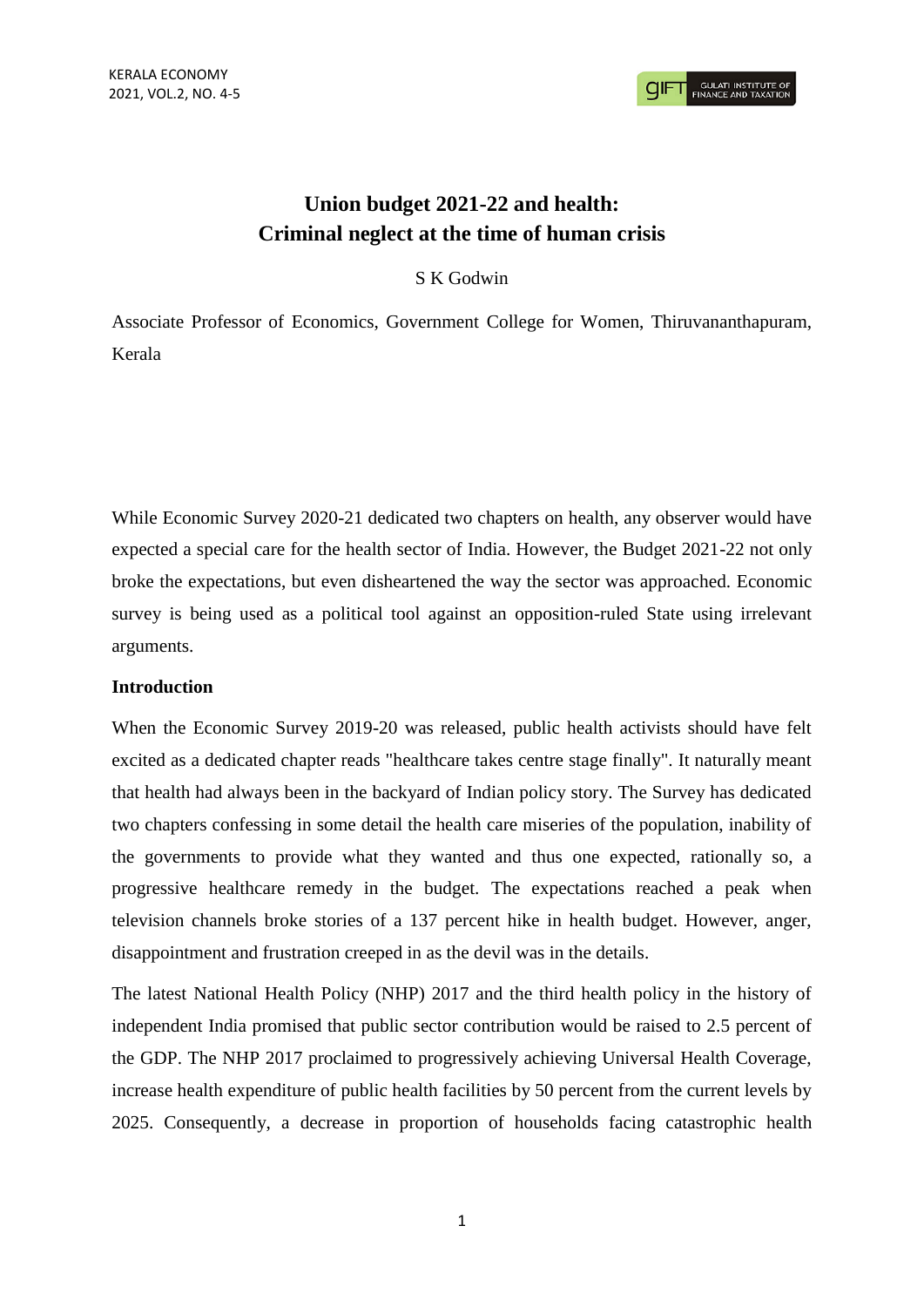KERALA ECONOMY

expenditure from the current levels by 25%, by 2025. Of the promised allocation, Centre has been expected to bear 42 percent and 58 percent by the States.

### **The numbers**

The FM has introduced a new budgeting concept of 'health and wellness' and claimed that allocation has been shot up to INR 223,846 crores, which should have been an exciting number for the health landscape of the country. However, disaggregation of numbers tells a different story as the numbers shot up primarily because of re-classification, misclassification and bunching of expenditure. When there happens re-classification of budgets, it loses some sanctity and becomes a tool for propaganda. Besides, the budget documents also tend to cease academic or policy value because comparisons become meaningless. The 137 percent increase was brought about partly by definitional changes. This is equivalent to reducing the actual poverty in India by just changing the definition. The FM has included drinking water and sanitation under the ambit of health in health expenditure. Traditionally, for definitional purposes, health expenditure is defined as spending whose primary purpose has to be improvement or sustenance the health status. If we want to have an expansive definition of health expenditure, food subsidy also should have been included let alone drinking water and sanitation. To serve short-term ends, long-run logical practices are discontinued with questioning the very ethical edifice of budget-making.

| Department                          | Actuals (2019-20) | BE 2020-21       | BE 2021-22 |
|-------------------------------------|-------------------|------------------|------------|
| Health & family welfare             | 62397             | 65012 (78866 RE) | 71269      |
| Health research                     | 1934              | 2100             | 2663       |
| <b>AYUSH</b>                        | 1784              | 2122             | 2970       |
| Covid19 Vaccination                 |                   |                  | 35000      |
| Drinking water &<br>sanitation      | 18264             | 21518            | 60030      |
| Nutrition                           | 1880              | 3700             | 2700       |
| FC grants for Water &<br>Sanitation |                   |                  | 36022      |
| FC grants for Health                |                   |                  | 13192      |
|                                     | 86259             | 94452            | 2,23,846   |

**Table 1:** Allocation of health and wellness expenses in the Budget (2021-22)

Source: MoF, GoI, Union Budget speech 2021-22.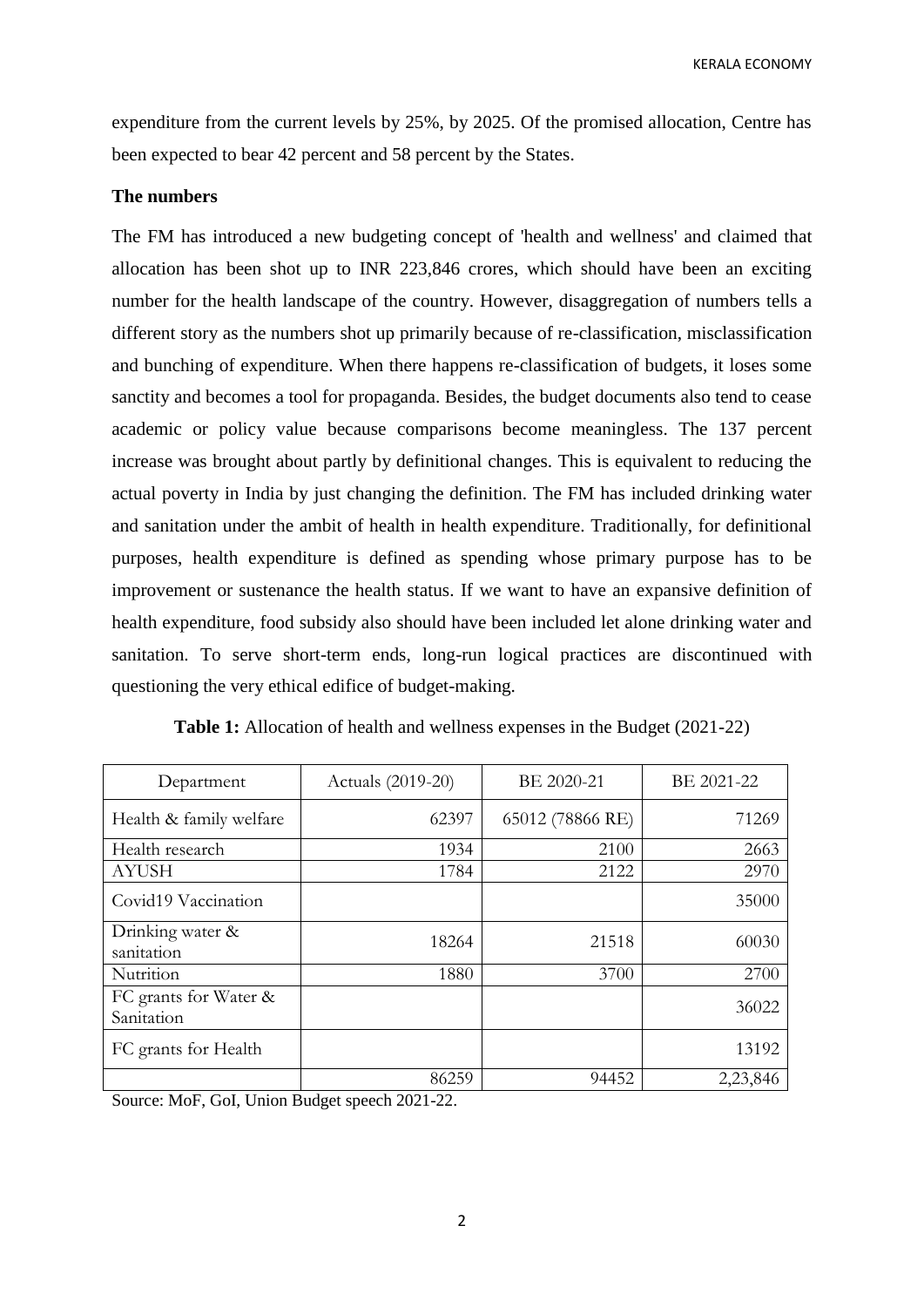Going by the traditional definition of health expenditure, compared to the revised estimate of 2020-21, there is actually a reduction in the allocation for the health departments (that is departments of health and family welfare and department of health research). Even when one makes a comparison between the BE of 2020-21 & 2021-22, increase in allocation just turns out to be 8.5 percent in nominal terms. Adjusting for medical inflation would have pushed down the allocation further.

Another item in the health and wellness budget is the one time allotment of Rs. 35,000 crores on Coronavirus vaccine which will be adjusted in the Finance Ministry's grants to States. That is the reason why no resource has been allotted under the head in the detailed demand of the Ministry of Health and Family Welfare. However, there are serious concerns here. Ideally, it should have been announced in the health budget of the Centre because it will be in the accounts of the States. Two, since it is a onetime expenditure (a contingency), it should have been allotted from the Contingency Fund of India or the non-transparent PM-CARES Fund. Three, since vaccine expenditure does not strengthen health infrastructure in the country, it is very difficult for it to be included in the goals of the NHP 2017 or SDGs. It effectively means that the actual burden of Covid-19 vaccination is borne by the States and not the Centre. Since prevention of communicable diseases is in the Concurrent List, the Centre should have taken the responsibility and should not have passed on the burden to already pauperised provincial governments.

As visible (Table 1), Rs 60030 crores have been meant for drinking water and sanitation, and cannot be part of traditional health expenditure. Besides, another Rs 36022 crores have been alloted to drinking water and sanitation as part of 15th Finance Commission and that is for a period of five year (2021-22 to 2025-26). Regarding nutrition, there is a drastic reduction in the outlay by Rs 1000 crores at this crisis-ridden time when household needs strong nutritional support.

#### **What does it mean?**

India has a dubious distinction of having one of the world's lowest public spender on health care (WHO 2020) and it is limited to about 1 percent for decades. As a consequence, seeking health care is a multi-tragic event in India which pushes people into cutting back on essential household expenses, deeper poverty, perpetual indebtedness, painful suicides etc leading to an unending vicious cycle. The only ideal solution to break the cycle is through collective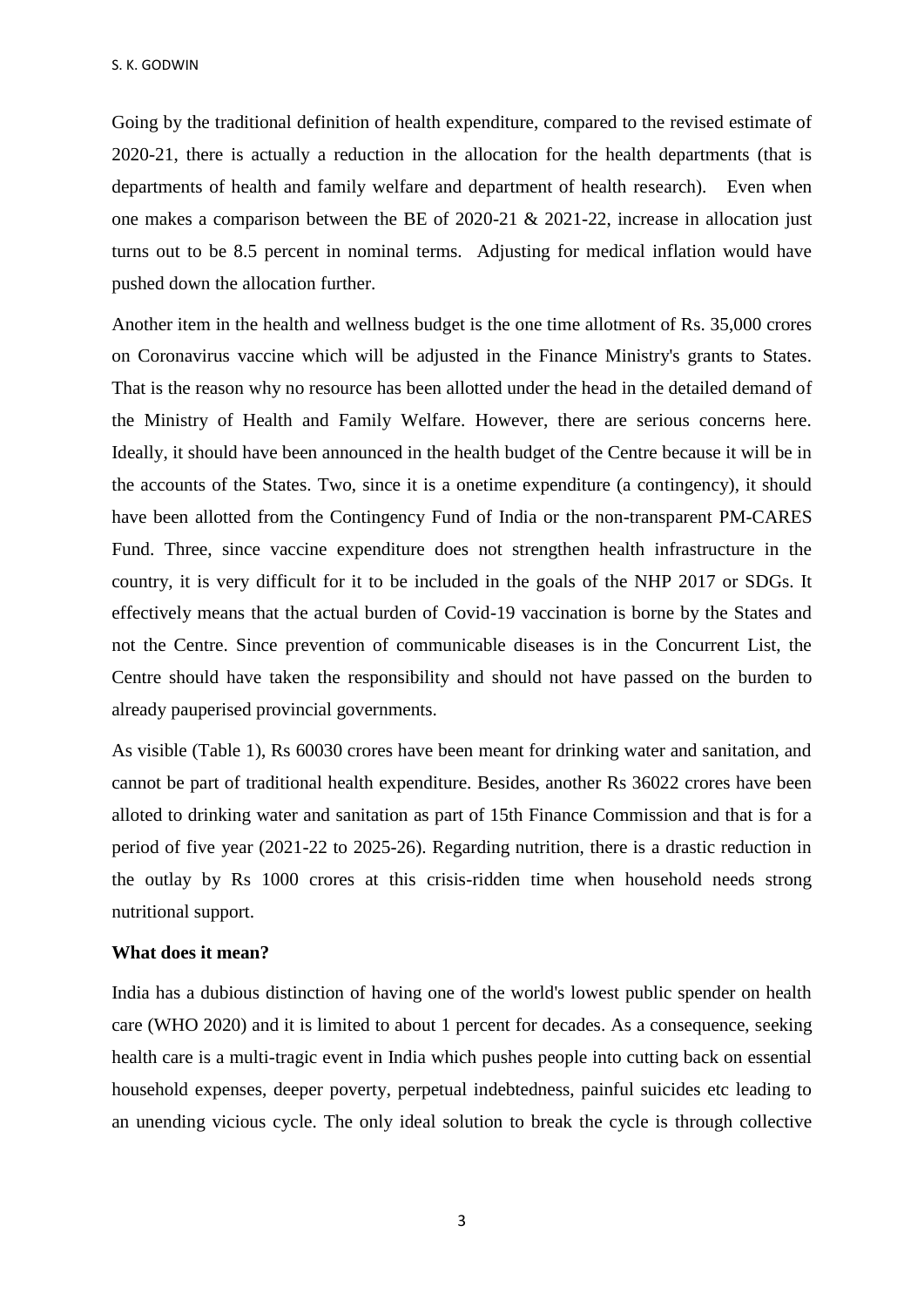KERALA ECONOMY

financing of health care because all equitable societies have shown that health care financing rests on the philosophy that the risks have to be shared between the poor and the non-poor, between the unemployed and the gainfully employed, between the sick and the healthy, between the old and the young, between the periphery and the mainstream etc. Despite the realisation, Indian establishments are not serious in their pursuit towards people's health or as stated in both the Survey and the NHP 2017.

Given that Indian GDP is at INR 19,500,000 crores (current prices for 2020-21), the Centre is currently planning to spend about Rs 74,000 crores (0.38 percent of GDP) towards health department. To reach the goal of 2.5 percent of GDP, India should be spending Rs. 4875000 by 2025. As per the agreed responsibility, the Centre is to take a share of 42 percent of increased spending. In other words, to meet the 15th Finance Commission's stipulation, the Centre must be spending 0.68 percent of GDP in the year 2021-22 and as such the Centre should have allotted at least INR 144,000 crores in the current Budget. It means there is a short-fall of Rs 70000 crores and if we cannot spend this year, then when?

The combined public spending (Centre and States) on health is Rs. 195,000 crores where 38 percent of the total public spending on health in India and rest (62 percent) by States (2020- 21). Given the fact that almost all major States are reeling under severe financial stress, it is almost unrealistic to expect that there will be any additional spending on States' part. The reasons include: the States have borrowed the maximum within the constraints of the Fiscal Responsibility and Budgetary Management (FRBM) Act. Two, transfer of grants and tax devolution from the Centre to States has been actually coming down since last few years primarily due to shrinking of divisible pool. For instance, though the 15th Finance Commission (2021-22 to 2025-26) recommended 41 percent of all shareable resources to States, the States in effect received only about 30 percent (2020-21) due to introduction of cesses and surcharges, which are not shareable. Moreover, almost 60 percent of the gross government expenditure in the country is undertaken by the States and in case of health, it is 62-64 percent.

Budget documents should be showing expenditure commitments towards a certain year and not summing up of previous amounts or forward bunching of amounts which is another practice seen in most departments. For example, in an effort to mislead the electorate in the poll-bound States of Assam, Kerala, Tamil Nadu and West Bengal, the Budget has summed

4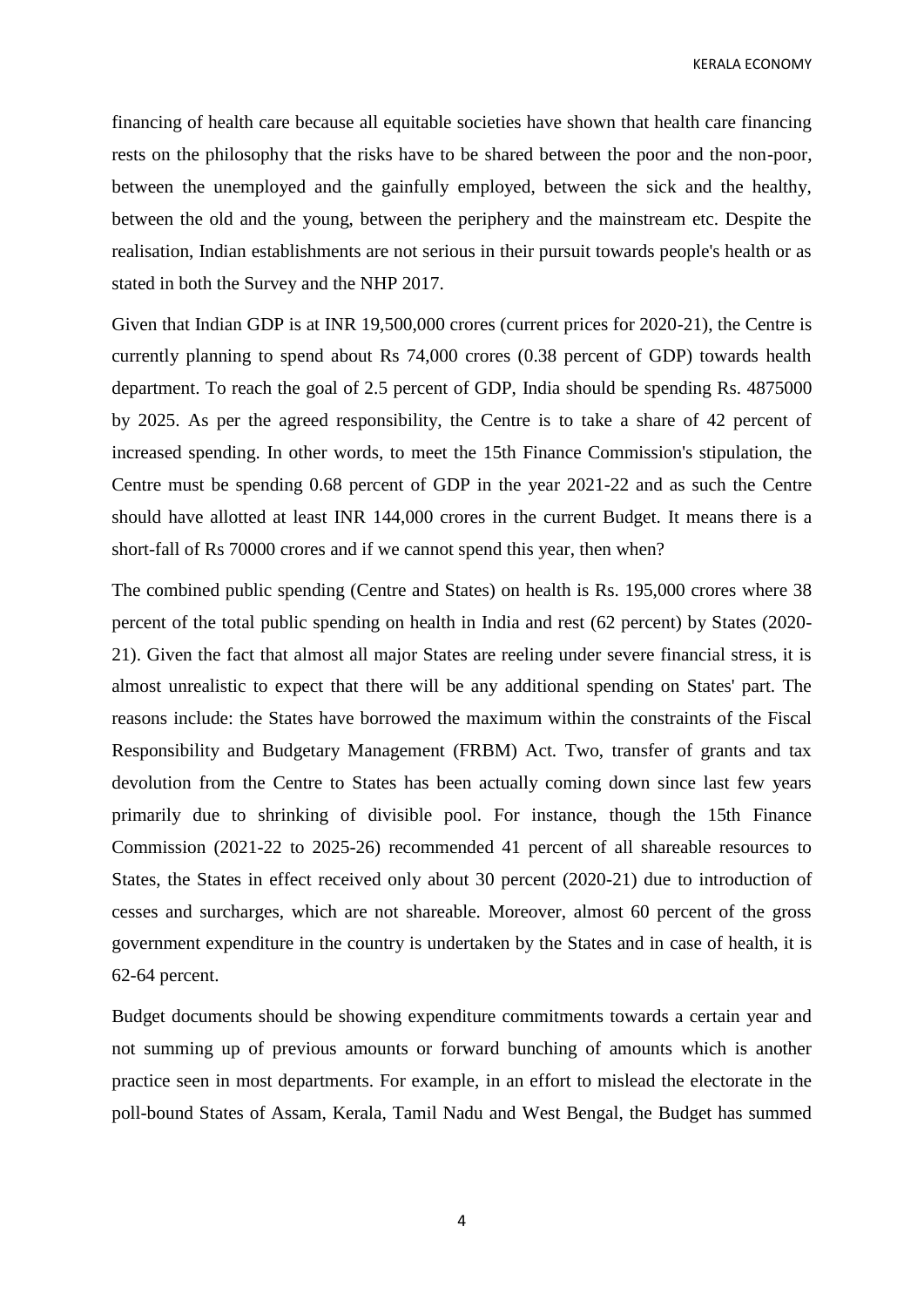up all the allocation for certain ministries over the past many years and display as if the amount is for the upcoming Budget year.

Economic Survey is being used as propaganda material to target a State in the Opposition, though it is expected to be a more professional document. For example, in an effort to keep a State in bad light and promote PM-JAY, a chapter in the Survey has been dedicated. The Survey makes a very strong correlation between some of the health outcome indicators and PM-JAY using NFHS-4 and NFHS-5. The learned author of the chapter seems to have missed the fundamental objective of a curative care based insurance programme and maternal and child health. One sentence is enough to understand the degree of irrationality in the argument of the Survey "Relative to states that did not implement PM-JAY, states that adopted experienced a reduction in infant and child mortality rates, realized improved access and utilization of family planning services, and greater awareness about HIV/AIDS". It is fairly well-known that social determinants of health like nutrition, sanitation, health enhancing education, housing etc., play important role in child health outcomes than inpatient driven insurance.

While announcing Aysuhman Bharat (wellness centres and PM-JAY) in 2018 with huge fanfare, it was declared to have a grand outlay of Rs 64180 crores for six years, an average allocation of Rs. 10000 crores per year. While launching PM-JAY, RSBY was providing support to the extent of Rs. 2000 crores in the last year of its operation (2018) and change in actual allocation between RSBY and PM-JAY was not huge enough to make an impact on the catastrophic health expenditure of the people too. Regarding Ayushman Bharat, the budgets since 2018 do not reflect them in terms of allocation of funds. For example, only Rs. 8700 crores have been spent in the first three years. In order to reach the goal of Ayushman Bharat, the remaining three years demand an allocation of at least Rs. 15000 crores per year. Given that only Rs 6400 crores have been proposed for the coming year, the program might end up as another un-fulfilled one.

As budgets are statements of priorities which help in realization of the stated goals, people have been let down once again. In a situation where health was the only prime concern globally (at least for a year), it was an opportune moment to allocate a huge sum. Two, even a reallocation of resources from some other Ministries would have been justified. This is also a time when income inequality is widening beyond imagination as (Oxfam 2021). When